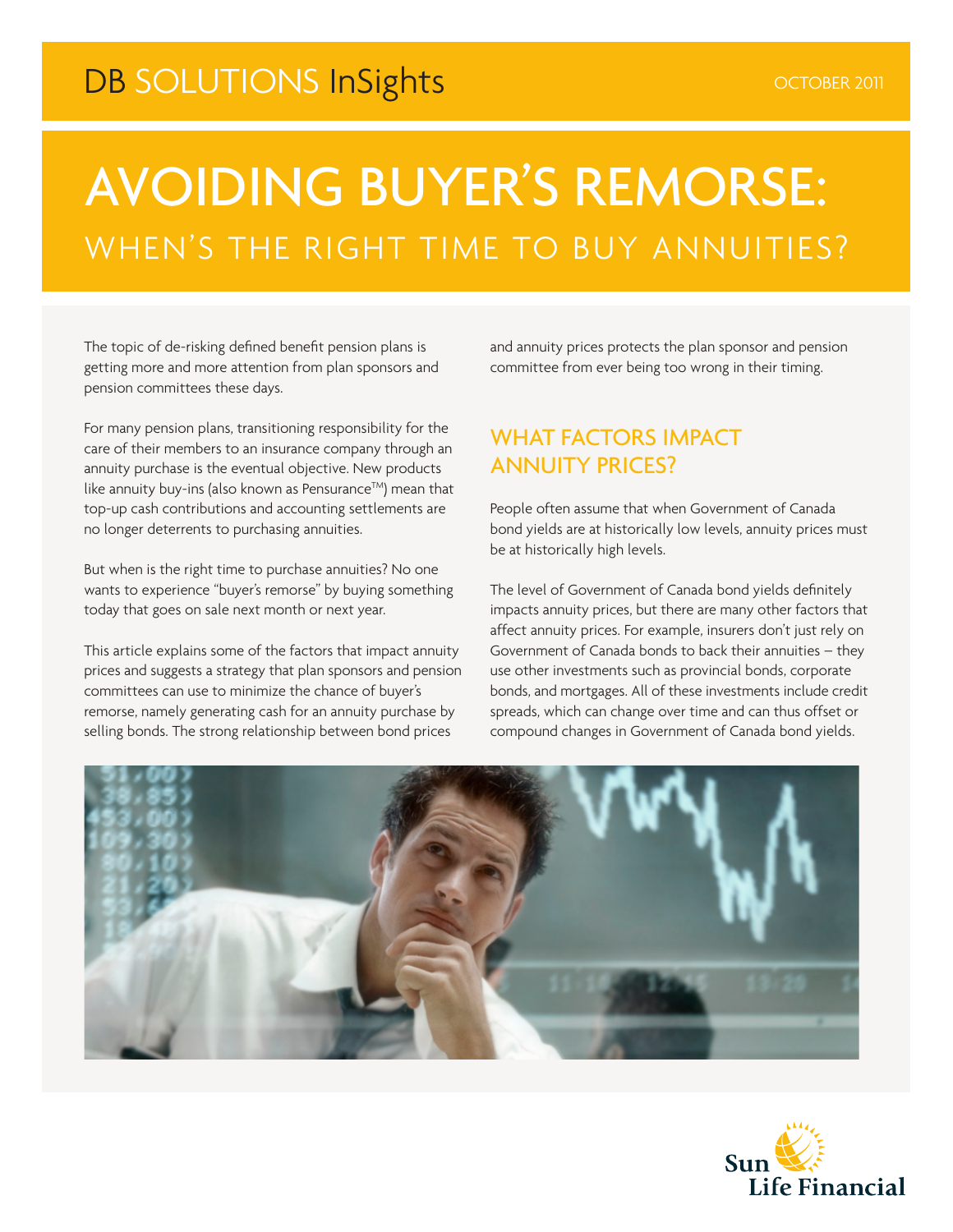### **DB SOLUTIONS InSights OCTOBER 2011**

Another factor that impacts annuity prices is supply and demand. If the volume of annuity transactions coming to market in a particular year is much lower than the insurers' planned sales volumes, then annuity prices will generally decrease as insurers bid aggressively on transactions. On the other hand, when the demand for annuities exceeds the supply, then annuity prices will generally rise.

These factors mean that changes in annuity prices do not always mirror changes in Government of Canada bond yields, as can be seen in the following graph.



In 2006 and 2007, the relationship between Government of Canada bond yields and annuity prices was very consistent, and the two moved in parallel during this time. In 2008 and the first part of 2009, this historical relationship decoupled as yields on some of the riskier fixed income assets such as provincial bonds, corporate bonds and mortgages increased dramatically due to the financial crisis. Insurers were able to capture these higher yields and offer lower annuity prices.

The historical relationship reasserted itself in the latter half of 2009 and the first half of 2010 as markets recovered from the financial crisis. In mid 2010 the two rates became decoupled again due to a supply and demand imbalance as the volume of annuity transactions coming to market in 2010 was just over half of the volume coming to market in 2009. This resulted in insurers pricing annuities aggressively to win business and annuity prices that were not far off from their 2006 and 2007 levels.

Even though Government of Canada bond yields are now at historically low levels, opportunities for favourable annuity prices are still available. Insurers are regularly sourcing assets with attractive credit spreads, and supply and demand imbalances in the market continue to affect prices. In addition, the CIA Annuity Proxy rate is an average rate and plans with different characteristics may experience better prices. For plan sponsors considering an annuity purchase in the future, an illustrative annuity quote may be the best way to avoid missing a market opportunity.

#### READING THE GRAPH

The graph shows the Government of Canada long bond yield and the Annuity Proxy rate published by the Canadian Institute of Actuaries (CIA). When reading the graph, it's important to remember that there is an inverse relationship between the CIA Annuity Proxy rate and annuity prices. That is, a higher CIA Annuity Proxy rate translates into lower annuity prices. Since March 2011 the CIA Annuity Proxy rate has been expressed using the UP94 mortality table and the AA improvement scale. We have adjusted the CIA Annuity Proxy rates before December 2009 by adding 20 basis points, and between December 2009 and February 2011 by adding 5 basis points, to roughly equate the rates to this new mortality table and ensure an apples-to-apples comparison.

#### CIA ANNUITY PROXY RATE

As the name suggests, the CIA Annuity Proxy rate is designed to approximate the annuity purchase interest rates available in the market at a given point in time. On a quarterly basis, insurers provide illustrative annuity quotes to the CIA. The CIA considers these illustrative quotes, along with actual group annuity purchases in the last quarter, to set an appropriate average interest rate. In this way, the CIA Annuity Proxy reflects insurers' available assets as well as the supply and demand of annuities, in addition to Government of Canada bond yields.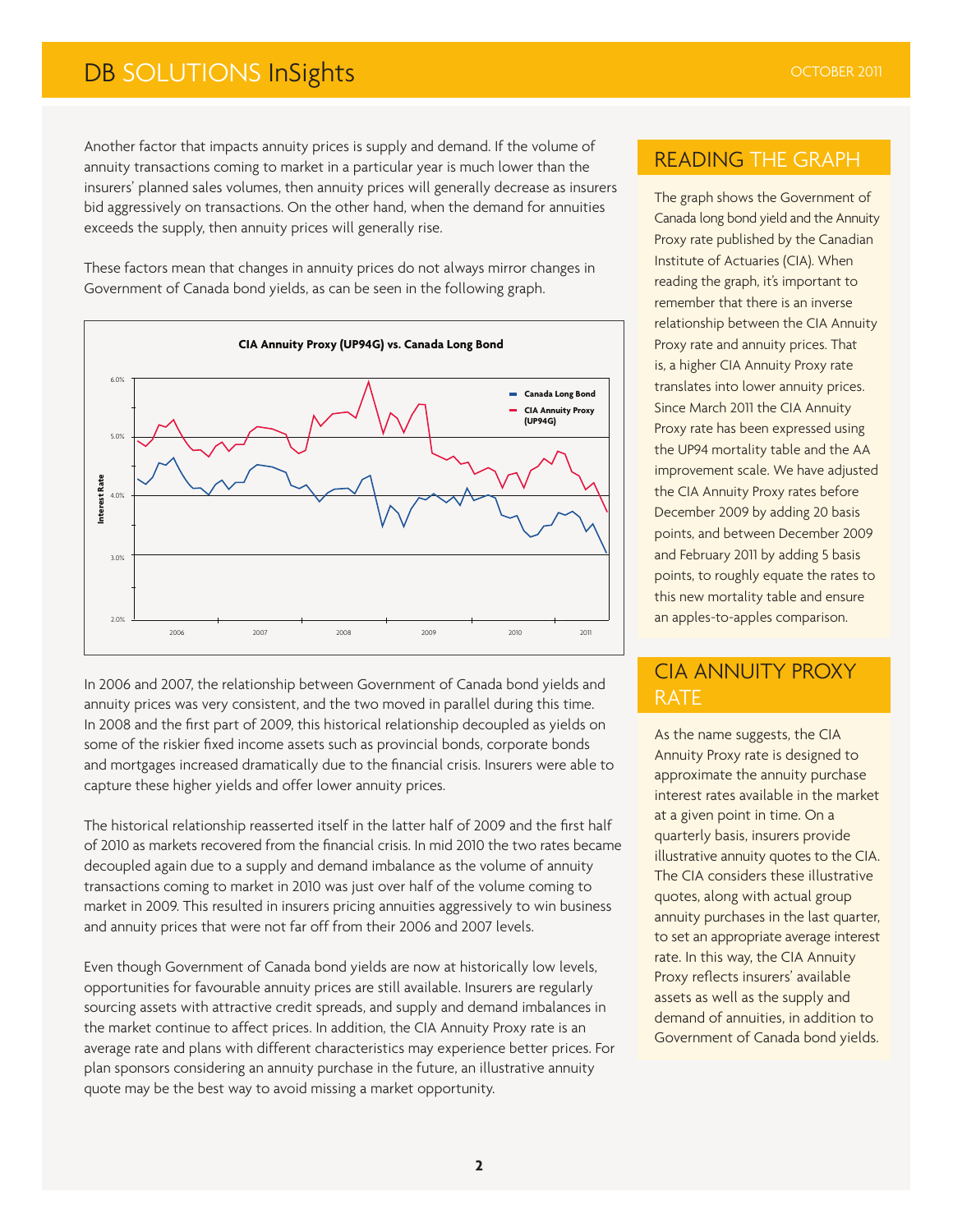#### IT'S ALL RELATIVE

As we just saw, there are a number of factors in addition to Government of Canada bond yields that influence annuity prices. One way of deciding whether annuities are expensive or inexpensive is to use the CIA Annuity Proxy rate, which captures all of these factors. This provides a good indication of how current annuity prices compare to past annuity prices.

However, this approach does not consider the performance of the pension plan's assets. For example, annuity prices might be at all-time highs, but if the pension plan has just made a 15% return on its bond portfolio, it could be an ideal time to de-risk by buying annuities.

One way to better understand the relationship between plan assets and annuity prices is to look at how they've behaved over time. For each month in the last five years, we've calculated the funding ratio for a hypothetical retiree group.



As we can see from the chart, the strategy of backing a retiree group with a Balanced Portfolio resulted in a funding ratio that often dramatically deviated from 100%. This isn't surprising as equity returns are uncorrelated to annuity prices. Generating cash for an annuity purchase by selling a portion of a plan's Balanced Portfolio can easily lead to buyer's remorse given the unpredictable swings in equity markets.

This creates uncertainty for plan sponsors and pension committees, and can lead to a lot of debate around when to purchase annuities. Fortunately, there's a better strategy.

As we can see from the chart, the strategy of backing a retiree group with a Long Bond Portfolio or a Universe Bond Portfolio resulted in a funding ratio that stayed very close to 100%. This isn't surprising as bond and annuity prices both react in similar ways to changes in interest rates. Another way of saying this is that any decrease in annuity prices will largely be offset by a decrease in the value of a pension plan's bond portfolio (and vice versa).

The strategy of generating cash for an annuity purchase by selling bonds can be very attractive to plan sponsors or pension committees that are concerned about purchasing annuities at the wrong time. Under this strategy, the strong relationship between bond prices and annuity prices means that the timing can never be too wrong, minimizing the chance of buyer's remorse.

#### CALCULATING THE FUNDING RATIO

The funding ratio for the hypothetical retiree group has been determined by calculating the following values:

- The cost of purchasing annuities for a hypothetical retiree group with a duration of 9. [A]
- The market value of the portfolio of assets backing the hypothetical retiree group. [B]
- The funding ratio for the hypothetical retiree group. [B divided by A]

Because different pension plans will allocate different assets to back their retiree liabilities, we will look at three different asset portfolios:

- A Balanced Portfolio made up of 20% TSX, 20% S&P500, 20% EAFE and 40% DEX long bonds.
- A Long Bond Portfolio made up of 100% DEX long bonds.
- A Universe Bond Portfolio made up of 100% DEX universe bonds.